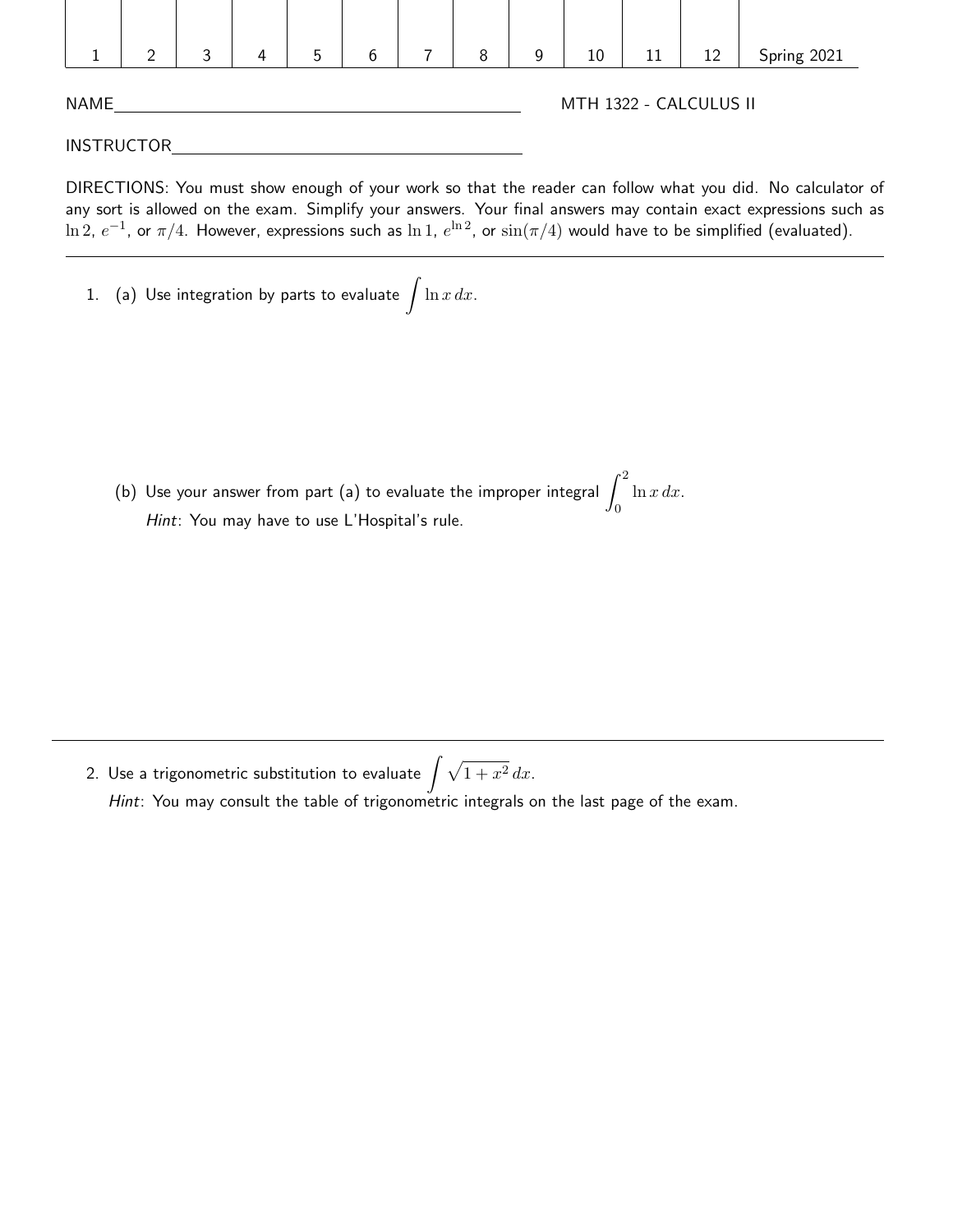3.  $\,$  (a) Use a partial fraction decomposition to evaluate  $\,\int \frac{dx}{2\,dx}$  $\frac{ax}{x^2+4x+3}$ .

(b) Does the improper integral  $\int^\infty$ 1  $dx$  $\frac{ax}{x^2+4x+3}$  converge? Justify your answer.

Hint: You do not need part (a) to answer the question in part (b).

4. Use the shell method to find the volume of the solid obtained by rotating the shaded region about the  $y$ -axis.

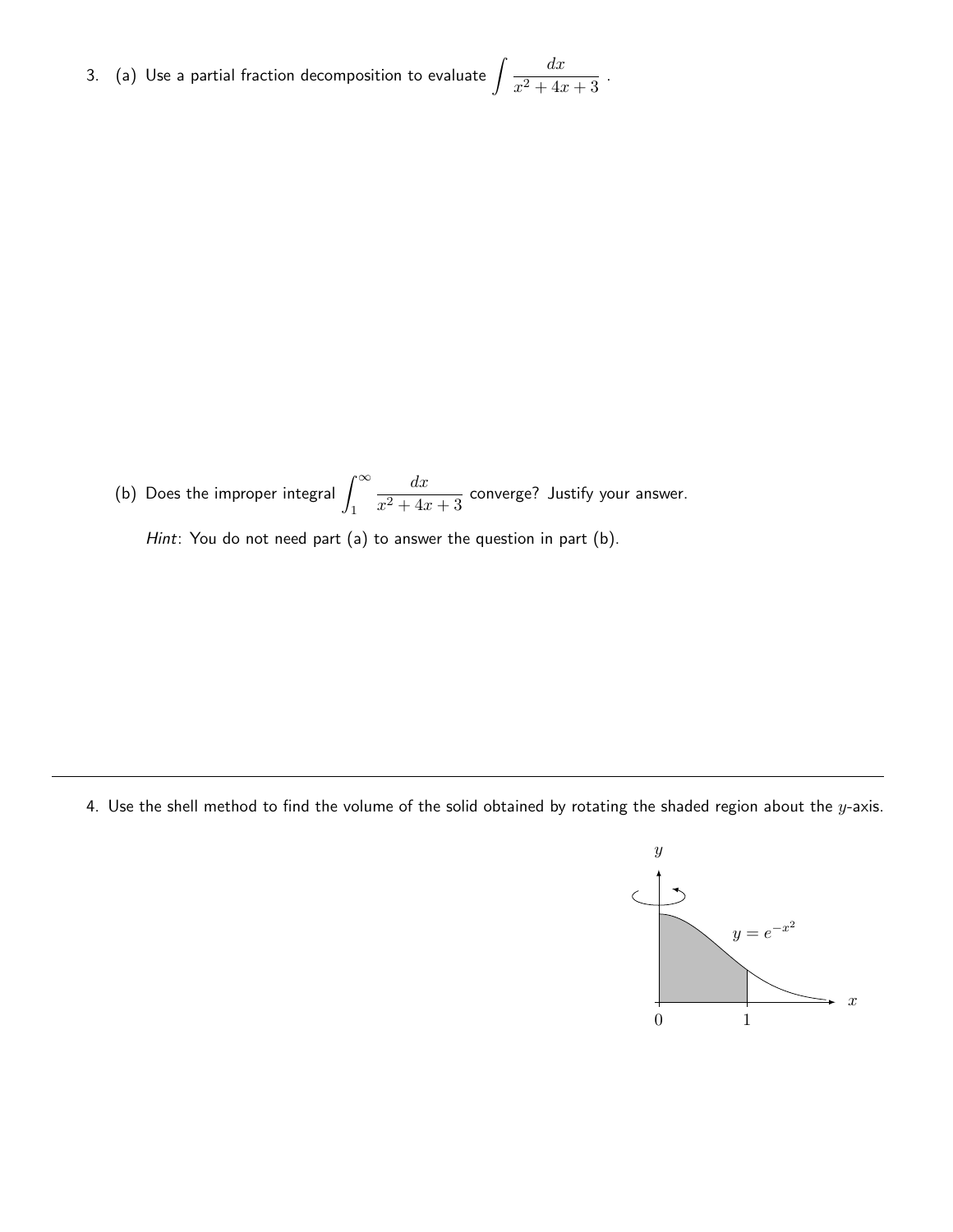5. (a) Express the arc length of the parabola  $y=\frac{1}{2}$  $\frac{1}{2}x^2$  over  $[0,1]$  as an integral (but do not evaluate).

(b) Consider the surface obtained by rotating the parabola  $y = \frac{1}{2}$  $\frac{1}{2}x^2$  over  $[0,1]$  about the  $x$ -axis. Express the surface area as an integral (but do not evaluate).

6. Solve the initial value problem  $y' = -xy^2$ ,  $y(0) = 2$ .

- 7.  $\,$  (a) Find the sum of the geometric series  $\sum_{n=0}^{\infty}$  $n=1$ 1  $\frac{1}{4^n}$ .
	- (b) Find the sum of the alternating series  $\sum_{n=0}^{\infty}$  $n=0$  $(-1)^n\frac{1}{(2n+1)!}$  to within an error of at most  $0.01$   $(=1/100).$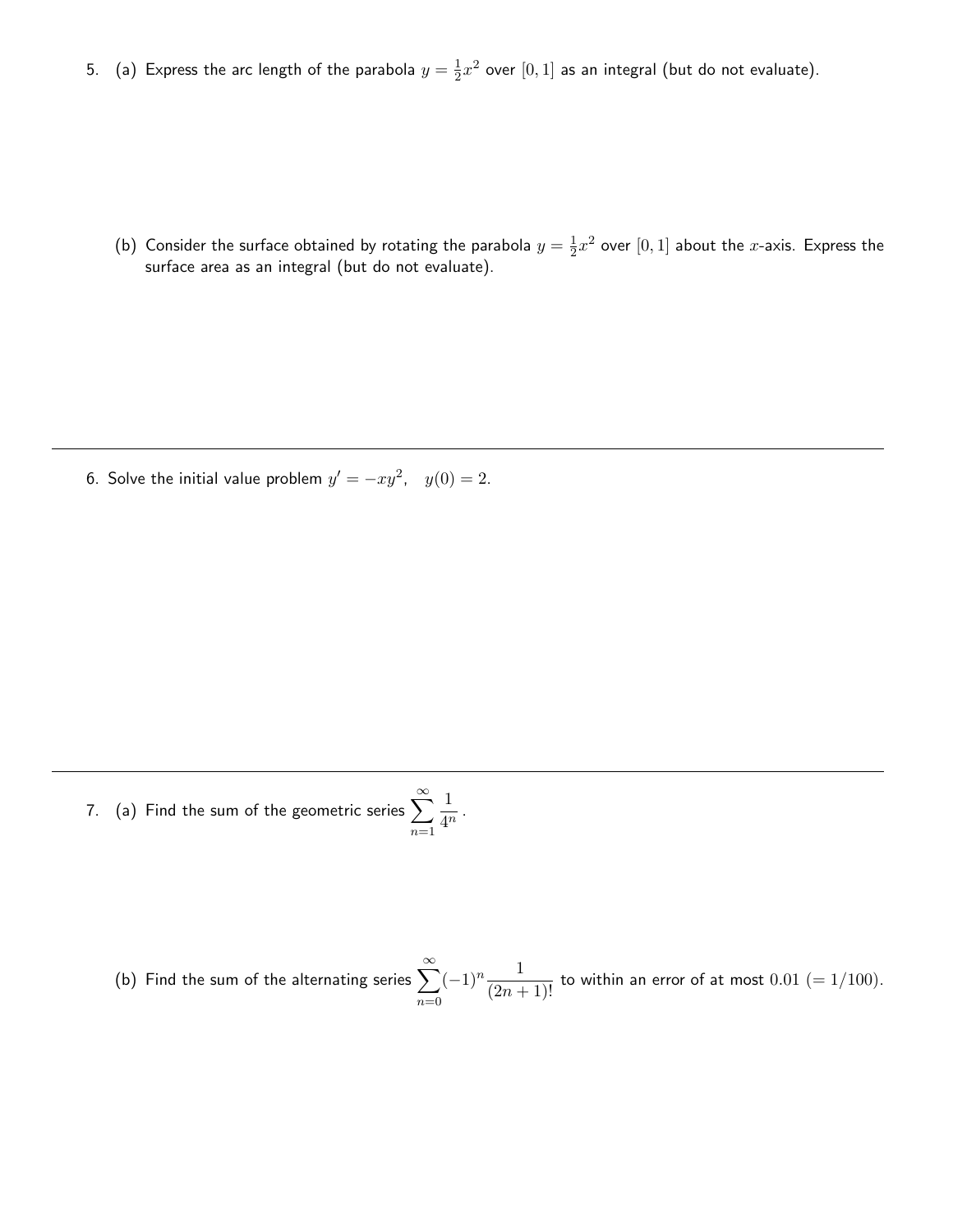8. Use a comparison test to determine whether the series converges or diverges.

(a) 
$$
\sum_{n=0}^{\infty} \frac{2^n}{3^n + 1}
$$

(b) 
$$
\sum_{n=1}^{\infty} \frac{n}{\sqrt{n^4 + 1}}
$$

9. Determine whether the series converges or diverges. Clearly state which tests you are using.

$$
\text{(a)}\ \sum_{n=0}^{\infty}(-1)^n\frac{n}{n+1}
$$

(b) 
$$
\sum_{n=0}^{\infty} \frac{2^n}{n!}
$$

10. Compute the Maclaurin polynomial  $T_2(x)$  for the function  $f(x)=\sqrt{1+x^2}.$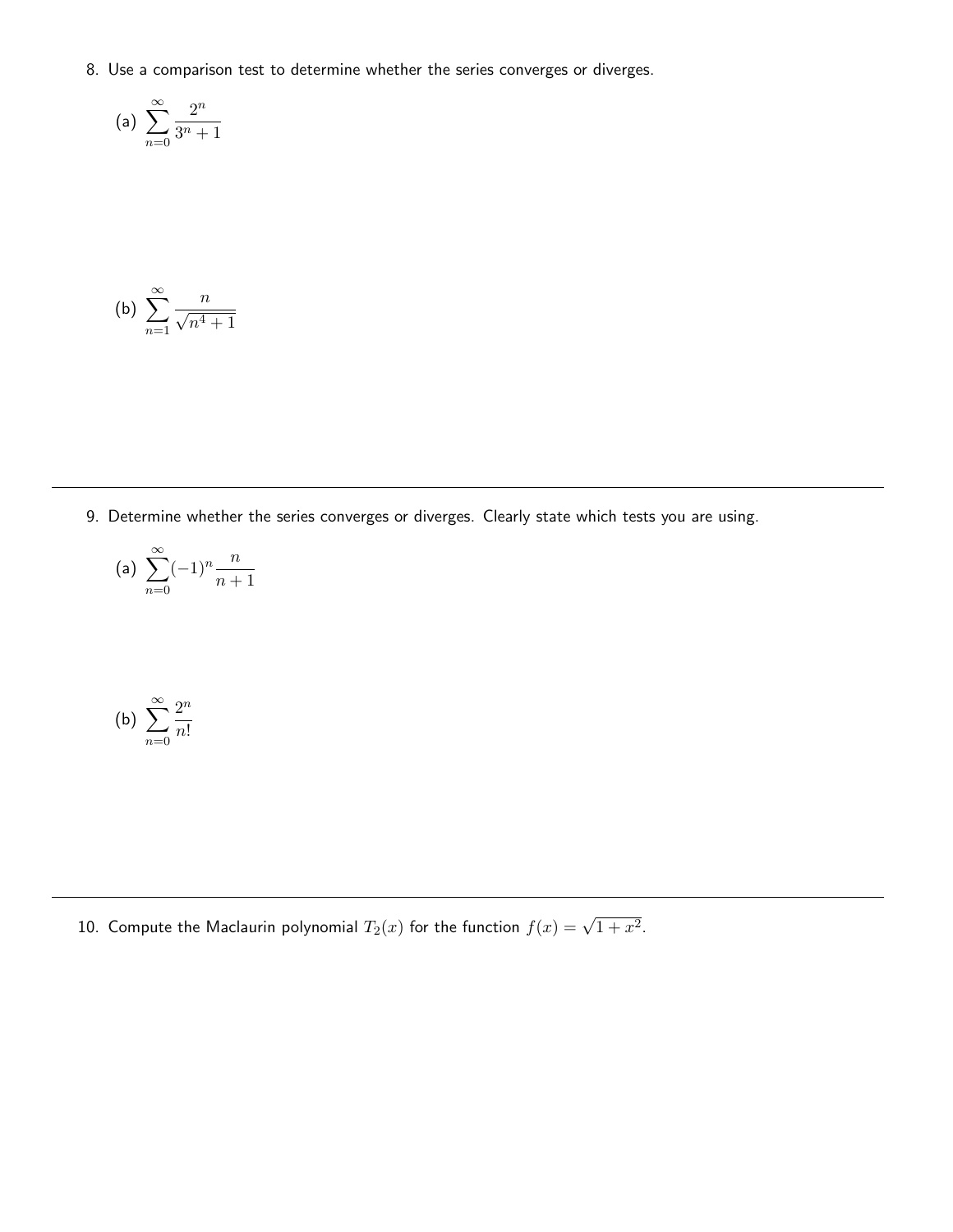11. Find the interval of convergence of the power series  $\sum_{n=0}^{\infty}$  $n=1$  $(x - 1)^n$  $\frac{1}{n2^n}$  . Pay attention to the endpoints.

12. Find the Maclaurin series of the function  $f(x) = \int^x$  $\boldsymbol{0}$  $\sin(t^2) dt$ .

Hint: First write the Maclaurin series of  $\sin(t^2)$  and then integrate term-by-term.